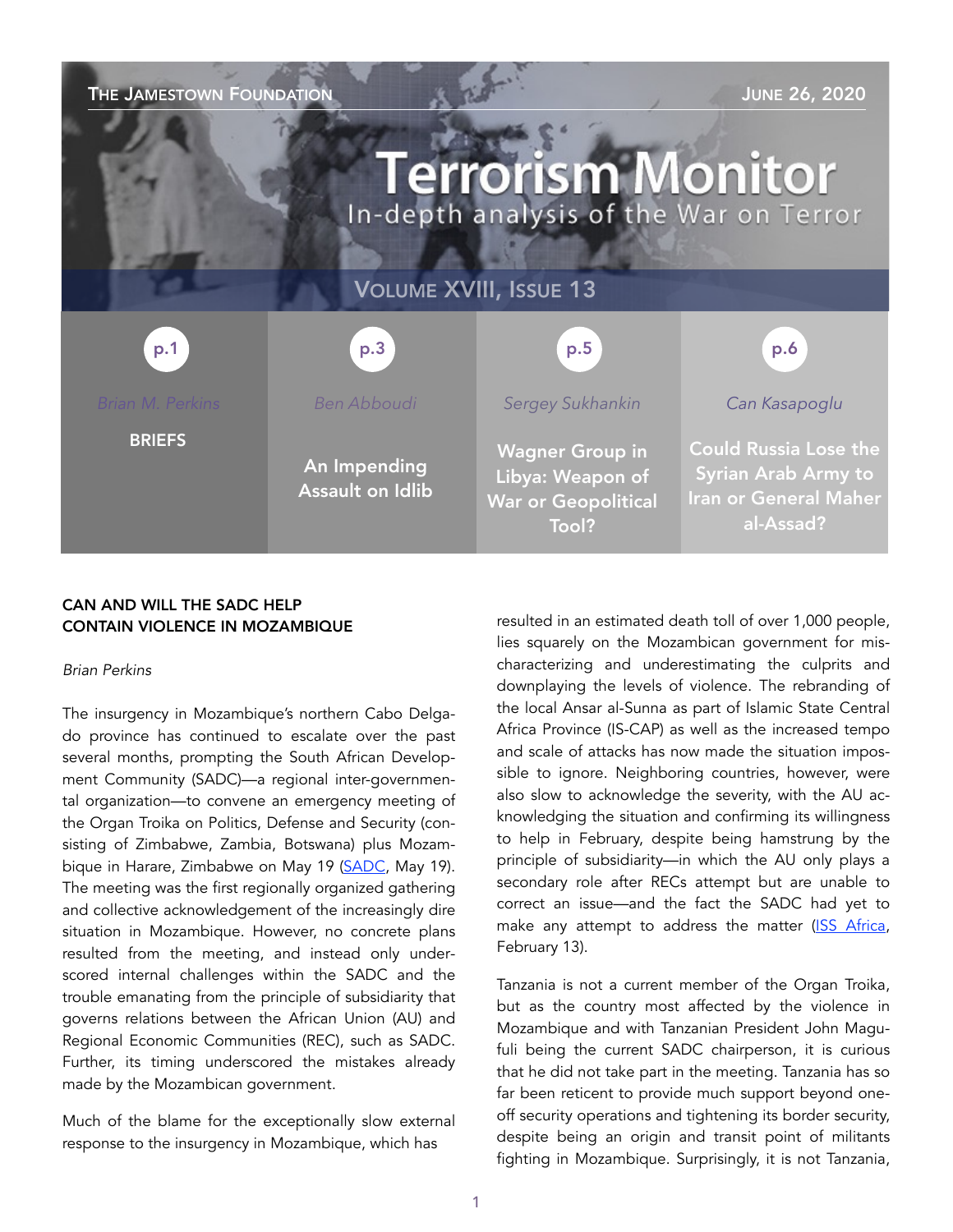the country closest to the center of the violence, that is seemingly most concerned about its spread. Instead, it is South Africa—current chair of the AU—that has been among the most open in its willingness to help, despite being the furthest from the center of the violence out of all the countries that border Mozambique [\(Africa Report,](https://www.theafricareport.com/30898/south-africas-interest-in-extremist-violence-in-northern-mozambique/) June 23). In addition to South Africa, Angola has also reportedly offered to provide troops and assistance.

For regional support to provide any real value, Mozambique would first need to begin not only addressing the underlying root causes of the insurgency, but also the fundamental deficiencies within its security apparatus. A key problem thus far has been that before engaging its own citizens in the affected regions or engaging neighboring states for meaningful support, the government brought in Private Military Companies (PMCs) from Russia and, more recently, South Africa. The PMC approach was taken quickly instead of utilizing any meaningful localized response that could have combined community engagement, economic development projects, and localized security operations. Furthermore, military reforms or tightened control have likewise not been prioritized. As mistrust and corruption within the Mozambican military has grown increasingly apparent, the specialized Rapid Intervention Unit of the Mozambican police has become one of the primary units conducting operations against the militants, causing a serious rift between the two sides [\(Bulawayo 24,](https://bulawayo24.com/index-id-news-sc-africa-byo-188003.html) June 26).

Despite vague offers of assistance from SADC members, it is unclear if any concrete plans will materialize, or if the SADC members are even currently in a place to assist given many of their poor economic conditions, as well as their respective militaries' responses to the COVID-19 pandemic. Further, the most meaningful external response would come from the Tanzanian government. Similarly, without meaningful efforts by the Mozambican government to address the region's dire social and economic woes or reform its security apparatus, external intervention will likely do little more than exacerbate the problem.

*Brian Perkins is the Editor of Terrorism Monitor* 

# EXPANDED COORDINATION NEEDED DESPITE NEW SAHEL COALITION

## *Brian Perkins*

As jihadist groups have wreaked havoc across the Sahel and found safe havens in Mali, Niger, and Burkina Faso over the past several years, coastal West African nations repeatedly raised the alarm that the violence was knocking on the region's doorsteps. A stark reminder of this threat came again on June 11, when unidentified jihadists attacked a frontier post on Ivory Coast's border with Burkina Faso, killing at least 10 Ivorian soldiers. The attack was the first by a jihadist group since al-Qaeda in the Islamic Maghreb (AQIM) claimed responsibility for the 2016 attack on the Grand Bassam Hotel that killed at least 19 people. The assault on the frontier post comes amid French efforts to launch a new coalition against Sahel-based militants, but preventing the spread of violence into coastal West African states will largely fall outside the French coalition's direct purview.

On June 12, France launched a new coalition of West African and European allies that aims to bring the 5,000 French troops in the region and those from the G5 Sahel states of Mali, Burkina Faso, Chad, Niger, and Maurita-nia under a single command ([RFI](http://www.rfi.fr/en/africa/20200615-france-eyes-victory-sahel-jihad-fight-international-coalition-launched), June 15). The coalition will also see support from Canada, Saudi Arabia, and the UAE. The focus of the coalition's efforts will be on the tri-border region of Mali, Niger, and Burkina Faso, where Jamaat Nusrat al-Islam wal-Muslimin (JNIM) and Islamic State in Greater Sahara (ISGS)—now formally part of the Islamic State's West African Province (ISWAP) —are particularly active. While the new coalition will likely help disrupt militancy in the tri-border region, it could also displace militants, pushing them deeper into Burkina Faso and the trickle-down effects of successful operations in the tri-border area will be slow to ease the concerns of states along West Africa's coast.

While not part of the coalition, the Ivory Coast has taken on a more active role in the fight against Sahel-based jihadist groups as their activities have increasingly spread beyond the tri-border region into southwestern Burkina Faso. The outpost attack came just a month after Ivory Coast and Burkina Faso launched their first joint military operation, named Operation Comoe.

Operation Comoe, named for the river that runs along the border, was prompted by an increase in jihadist activity in southwestern Burkina Faso over the past year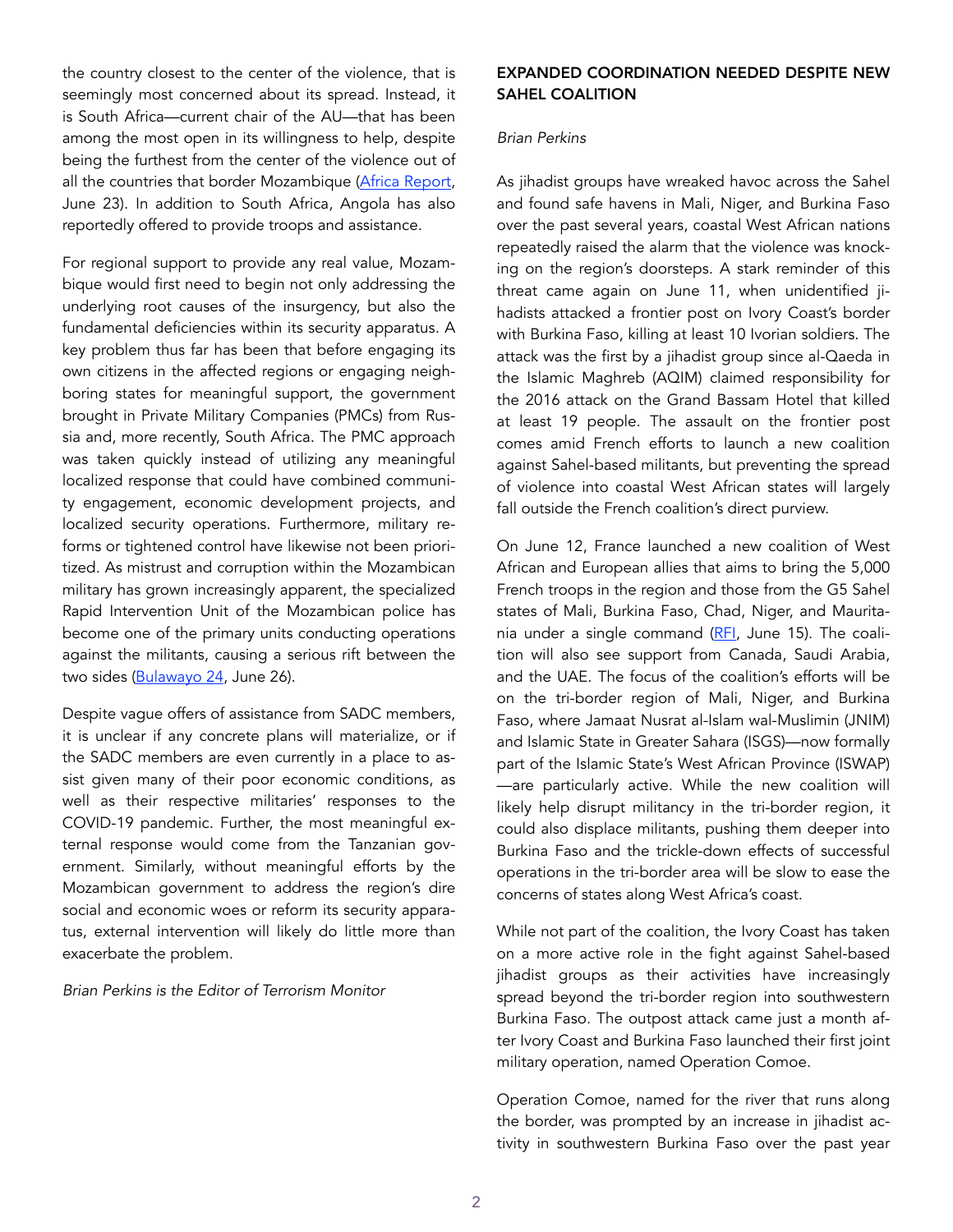and has taken place between Ferkéssédougou, Ivory Coast and Banfora, Burkina Faso. The operation has resulted in the death of at least eight militants and the arrest of 38 others, as well as the dismantling of a "jihadist base" in Alidougou, Burkina Faso [\(Al Jazeera,](https://www.aljazeera.com/news/2020/06/10-soldiers-killed-attack-ivory-coast-border-post-200611) June 11). Despite some successes, the operation also further highlighted ongoing mistrust and a lack of coordination among the two countries as an Ivorian commander reportedly leaked details of a joint operation to civilians, compromising the mission [\(Jeune Africa](https://www.jeuneafrique.com/985885/politique/cote-divoire-echec-dune-operation-anti-terroriste-dans-le-nord/), May 22). Prior to the launch of Operation Comoe, Ivorian authorities expressed frustration in January over the lack of coordination after Burkinabe forces shelled jihadist positions along the border in January without informing their Ivorian counterparts [\(LSi Africa,](https://www.lsi-africa.com/fr/actualite-africaine/burkina-cote-divoire-operatio) January 5).

While the new French coalition raises some hope of progress against jihadists in the Sahel, it will likely do little to assuage the fears of coastal West African states, particularly Ivory Coast. The attack on the Ivorian military post underscored the threat and while Operation Comoe is a positive step, it highlights the need to strengthen both regional and international cooperation in the coastal region. France and the Sahel coalition should work to facilitate closer coordination with neighboring states that fall outside of the coalition to address the threats outside of the coalition's core area of operations.

*Brian Perkins is the Editor of Terrorism Monitor* 

# An Impending Assault on Idlib

# *Ben Abboudi*

While the world has been distracted by the COVID-19 pandemic, the situation in Syria's northwestern Idlib province remains volatile. The region, which has seen a period of relative calm, is on the brink of another major government offensive.

Turkey has long sought the fall of the Assad regime and has conducted numerous incursions into northern Syria. In February of this year, the deaths of 34 Turkish soldiers resulted in multiple retaliatory bombings of Syrian military positions, labeled 'Operation Spring Shield.' Shortly after this, Turkey and Turkish-backed forces repelled Russian and Syrian attempts to capture territory and a ceasefire was declared between the two countries in March.

The ceasefire held from March to May, owing largely to Russian and Turkish compliance in carrying out patrols south of the M4 highway—a key ceasefire requirement. However, by the start of June, the precarious peace began to falter. Russian airstrikes in the designated de-escalation zone reportedly killed up to three civilians on June 8, and Iranian paramilitary groups have reportedly begun increasing fighter numbers near Turkish observation posts ([Anadolu Agency,](https://www.aa.com.tr/en/middle-east/russian-airstrikes-in-idlib-syria-kill-at-least-3-civilians/1869626) June 8; [Al Jazeera,](https://www.aljazeera.com/blogs/middleeast/2020/06/agenda-russia-turkey-talks-ista) June 14). In addition to this, signs have emerged that the Turkish government is preparing to strike Idlib in the coming weeks. Turkish-backed groups in the region have been told to expect an assault, and the Turkish authorities have been dropping leaflets onto Idlib, calling for civilians to support its military goals [\(Middle East](https://www.middleeastmonitor.com/20200428-turkey-drones-drop-leaflets-over-idlib-calling-for-civilian-support/) [Monitor,](https://www.middleeastmonitor.com/20200428-turkey-drones-drop-leaflets-over-idlib-calling-for-civilian-support/) April 28).

# Russian and Turkish Interests at Play

While both Turkey and Russia have worked to prevent the Assad regime from recapturing Idlib and thereby seize control of the majority of Syria, both countries have their own vested interest in controlling the northwestern province.

Turkey wants an area under its control on its southern border to counter any Kurdish insurgency. It has been significantly bolstering its military capabilities, deploying up to 10,000 troops and over 7,000 military vehicles in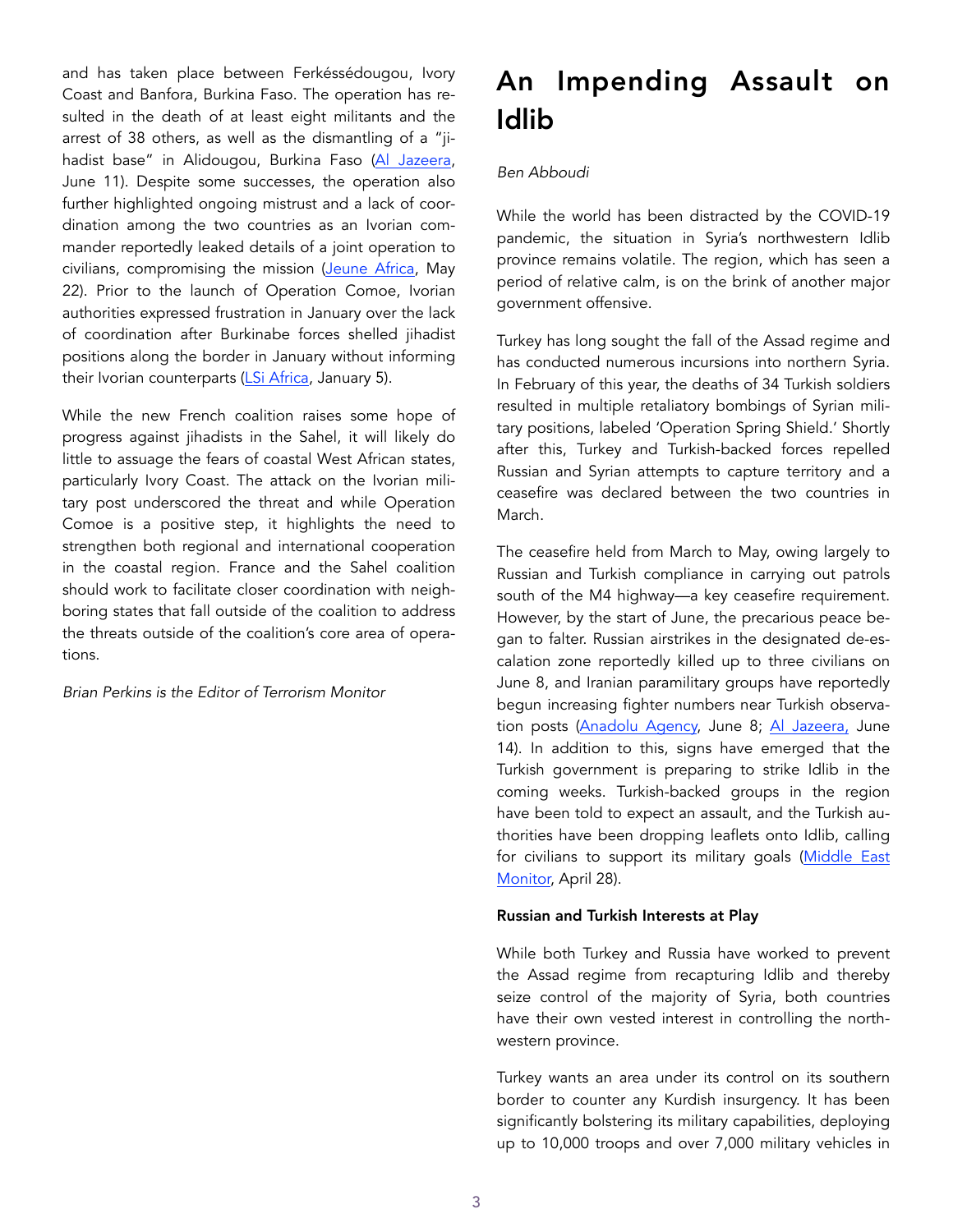recent months ([Al Monitor,](https://www.al-monitor.com/pulse/originals/2020/06/turkey-syria) June 18). It has also begun distributing the Turkish lira to local communities and setting up governmental offices within the region, suggesting Ankara intends on maintaining a long-term presence in the region [\(Al Monitor,](https://www.al-monitor.com/pulse/originals/2020/06/turkey-syria-russia-idlib-m4-ankara-entrenching-itself.html) June 18).

At the same time, Russia has been shoring up the Assad government with modern military jets and equipment and has insisted that all Turkish-controlled areas of northern Syria be transferred back to the Assad regime. It has an interest in securing the M4 highway, which would help to restart the Syrian economy, currently on the verge of collapse. While Turkey has been encouraged by reports in Russian state media that Moscow is starting to tire of Assad, Putin has invested heavily in the dictator's future and will support the Syrian regime in its attempt to recapture Idlib.

Despite the ceasefire agreement in March seemingly indicating rapprochement, the two sides are undeniably rivals within Syria. Just this week, talks were canceled between the Turkish Foreign Minister Mevlut Cavusoglu and his Russian counterpart, Sergey Lavrov, suggesting a renewed disagreement over the status of the area [\(Al](https://www.aljazeera.com/blogs/middleeast/2020/06/agenda-russia-turkey-talks-istanbul-200614091141107.html)  [Jazeera,](https://www.aljazeera.com/blogs/middleeast/2020/06/agenda-russia-turkey-talks-istanbul-200614091141107.html) June 14).

## Presence of Militant Groups

The continued presence of Islamist groups in Idlib is yet another reason for a renewed government offensive in the region. Hayat Tahrir al-Sham (HTS), an al-Qaeda offshoot, still retains a large presence in the enclave and is considered a terrorist organization by the international community. The group has been pivotal in defending a government takeover of the area and was highly important in recapturing key locations in Idlib during previous government offensives. Turkey pledged to remove HTS and other jihadists groups from the area in recent talks with Russia, but this has failed to materialize. This benefits the government and Russia, as HTS' presence allows them to justify their assaults as apparent liberation of the region from terrorist control. Despite imposing austere Islamic law over areas it controls, HTS has attempted to rebrand itself as a more mainstream 'anti-Assad' Islamist organization, in order to shore up support among the local population.

Signs have emerged, however, that HTS is weakened and may not be able to sustain a defense of Idlib. The group is split between hard-line elements that oppose the ceasefire with Russia and Turkish influence in the region and leadership that has taken a more pragmatic

view in order to survive. These splits may somewhat explain why, in recent days, several al-Qaeda-linked groups, including HTS, announced a joint military operations room with the intention of countering the Syrian government [\(Middle East Eye,](https://www.middleeas) June 23). While it is not uncommon for rebel and jihadist groups to form often short-lived alliances, it suggests that these groups are anticipating hostilities to escalate in the near future, and displays intentions to counter an incoming attack by Assad's forces.

## Conclusion

While Assad has been successful in retaking large swathes of the country lost to opposition and jihadist groups such as Islamic State (IS), a renewed assault on Idlib is likely to prove his toughest challenge yet. His previous attempt to take the city was met with fierce resistance by Islamist rebel groups such as HTS, the National Liberation Front (NLF), and Jaish al-Izzah. Despite Russian assistance facilitating superior airpower, even the most elite units of the Syrian Army struggled to hold on to territory within Idlib. Recapturing the territory is likely to prove extremely difficult for Assad. Finally, even if the Syrian government were to assert control over large swathes of the region, a myriad of Turkish-backed forces and jihadist groups extremely hostile to Assad and his army would likely mount insurgency campaigns, leaving Idlib unstable under governmental control.

*Ben Abboudi is the Middle East and North Africa Threat Analyst at Healix International. He has lived and studied in the Middle East and has gained expertise in his professional career in security, political and operational risks affecting countries in the MENA region. Ben has experience working at thinks tanks covering terrorist activity across the UK and Middle East.*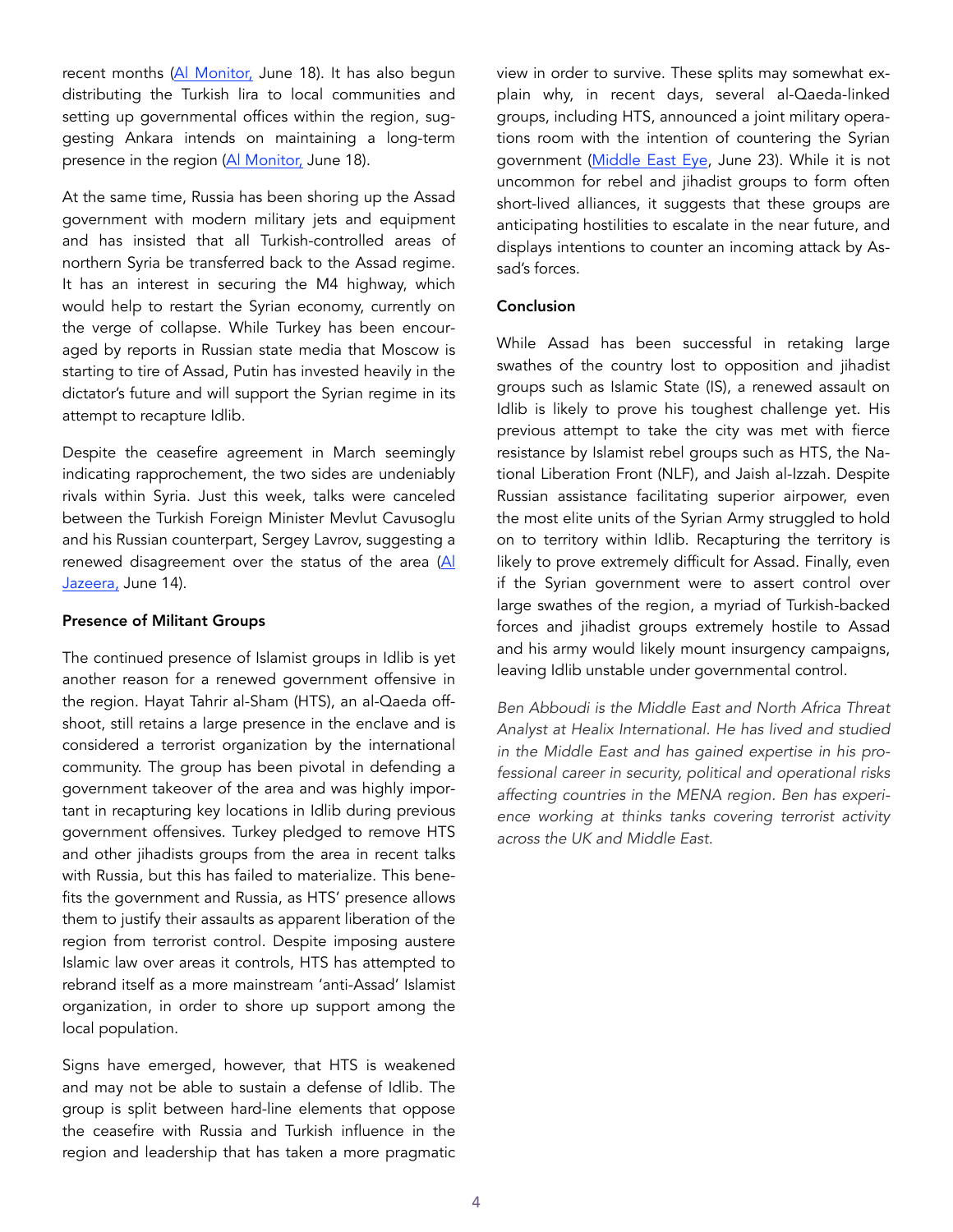# Wagner Group in Libya: Weapon of War or Geopolitical Tool?

## *Sergey Sukhankin*

## Introduction

On June 9, Russian Special Presidential Envoy for the Middle East and Africa Mikhail Bogdanov dismissed the presence of Russian mercenaries in Libya and their military support of the Libyan National Army (LNA). The diplomat stated that, "Information spread by some foreign sources, including the U.S. State Department, that the Wagner Group's members are present in Libya and participate in combat actions on the side of the Libyan National Army of Khalifa Haftar, largely relies on fabricated data and is aimed at discrediting Russia's policy on Libya" [\(Tass,](https://tass.com/politics/1165741) June 9). This statement sharply contrasts with a myriad of reputable sources, including, among others, U.S. Africa Command (AFRICOM), which claimed that no less than 2,000 Russian mercenaries are fighting on the side of the LNA [\(Libyan Express,](https://www.libyanexpress.com/us-africom-2000-russian-wagner-group-mercenaries-are-fighting-for-) June 16). While the presence of the Wagner Group in Libya is undeniable, one important transformation has to be noted. Between 2018-2020, the group`s mission seems to have shifted from a "weapon of war" to a "tool of geopolitics".

#### Wagner on the Retreat

Supported by Turkey, the counter-offensive launched by the Government of the National Accord (GNA) resulted in a series of military defeats for the LNA forces, causing the Wagner Group to retreat from the frontline eastward ([Middle East Eye,](https://www.middleeasteye.net/news/libyas-gna-says-offensive-launched-gaddafis-hometown-sirte) June 6). However, this retreat had started much earlier and by no means is a signal of Russia's ultimate withdrawal from Libya. On January 12, the Commander of the Special Military Operations Room, Support Force – Tripoli (SFT), Nasser Ammar, claimed that Russian mercenaries started to withdraw toward al-Jufra airbase. At the time, he noted, more than 500 Russian mercenaries (and over 1,000 Janjaweed militants) were located in/near the Salah Al-Deen, Yarmouk, Khallatat, and Abu Salim frontlines ([Libya Observer,](https://www.libyaobserver.ly/news/army-official-russ) January 12). By the end of May, the exodus of Wagner fighters was obvious with reportedly, "1,500 to 1,600 mercenaries" fleeing from the front lines to Bani Walid

and further eastward [\(Al Jazeera,](https://www.aljazeera.com/news/2020/05/russian-fighters-flown-western-libya-haftar-retreat-200524200905871.html) May 25; [Daily Sabah](https://www.dailysabah.com/politics/majority-of-russian-mercenaries-left-l), May 27).

The roots of this withdrawal stem from three issues. First, Wagner and the LNA are militarily inferior due to the emergence of Turkish advanced weaponry—primari-ly unmanned combat aerial vehicles (UCAVs) [\(T-intell.](https://t-intell.com/2020/05/22/lethal-stalkers-how-turkish-drones-are-neutralizing-haftars-pantsirs-in-libya-bda/) [com,](https://t-intell.com/2020/05/22/lethal-stalkers-how-turkish-drones-are-neutralizing-haftars-pantsirs-in-libya-bda/) May 22). Second, Russians face rising issues with Haftar, who has reportedly accused Russians of sending, "not so experienced [fighters] from Syria, Belarus and Serbia" and failing to fulfill his contractual obligations of paying approximately \$150 million to the Wagner Group ([Libya Observer,](https://www.libyaobserver.ly/news/report-haftar-owes-russian-wagner-group-1) May 14). Third, Russia is using mercenary forces as leverage to make Haftar—who has unnerved Moscow on several occasions—more docile ([YouTube,](https://www.youtube.com/watch?v=C2Ljr8bbwuU&t=4) June 16).

#### The New Face of the Wagner Group?

Despite the retreat from the frontline, no information on the Wagner Group pulling out of the country, or wider Russian withdrawal, has emerged. On the contrary, Russia has increased its involvement in Libya in two primary ways.

First, Russia has increased its recruitment mechanisms with Russian non-state actors—including representatives of Wagner—becoming closely involved in recruiting Syrian fighters that are transported to Libya to fight on the side of the LNA [\(Libya Observer,](https://www.libyaobserver.ly/news/two-russian-firms-join-wagner-group-supplying-haftar-mercenaries) January 6).

According to Turkish sources, Russia has been involved in recruiting militants from Quneitra governorate, Syria. One such group accounts for 300-400 fighters who were reportedly brought to Libya between April and early May ([Inosmi.ru,](https://inosmi.ru/politic/20200415/247268507.html) April 15). Other sources suggest that the "trilateral cooperation" (Russia-Syria-LNA) on recruiting and transporting mercenaries to Libya is accomplished via the Eastern Libyan Embassy in Damascus that reopened in March 2020 [\(Sana.sy,](https://sana.sy/en/?p=187227) March 3). Syrian sources have argued that the main "recruiting centers" are operating in Homs, Damascus, Khama, Daraa, and As-Suwayda. In total, no less than 1,500 militants have been recruited through these centers with the help of the Wagner Group and its representatives. Many of them are "Well trained servicemen and professionals from special forces"—although this information is questioned by other sources [\(Inosmi.ru,](https://inosmi.ru/politic/20200428/247341229.html) April 28).

The Syrian Observatory for Human Rights claimed that "More than 900 Syrians were recruited by Russia to fight in Libya in May [alone], with fighters being trained in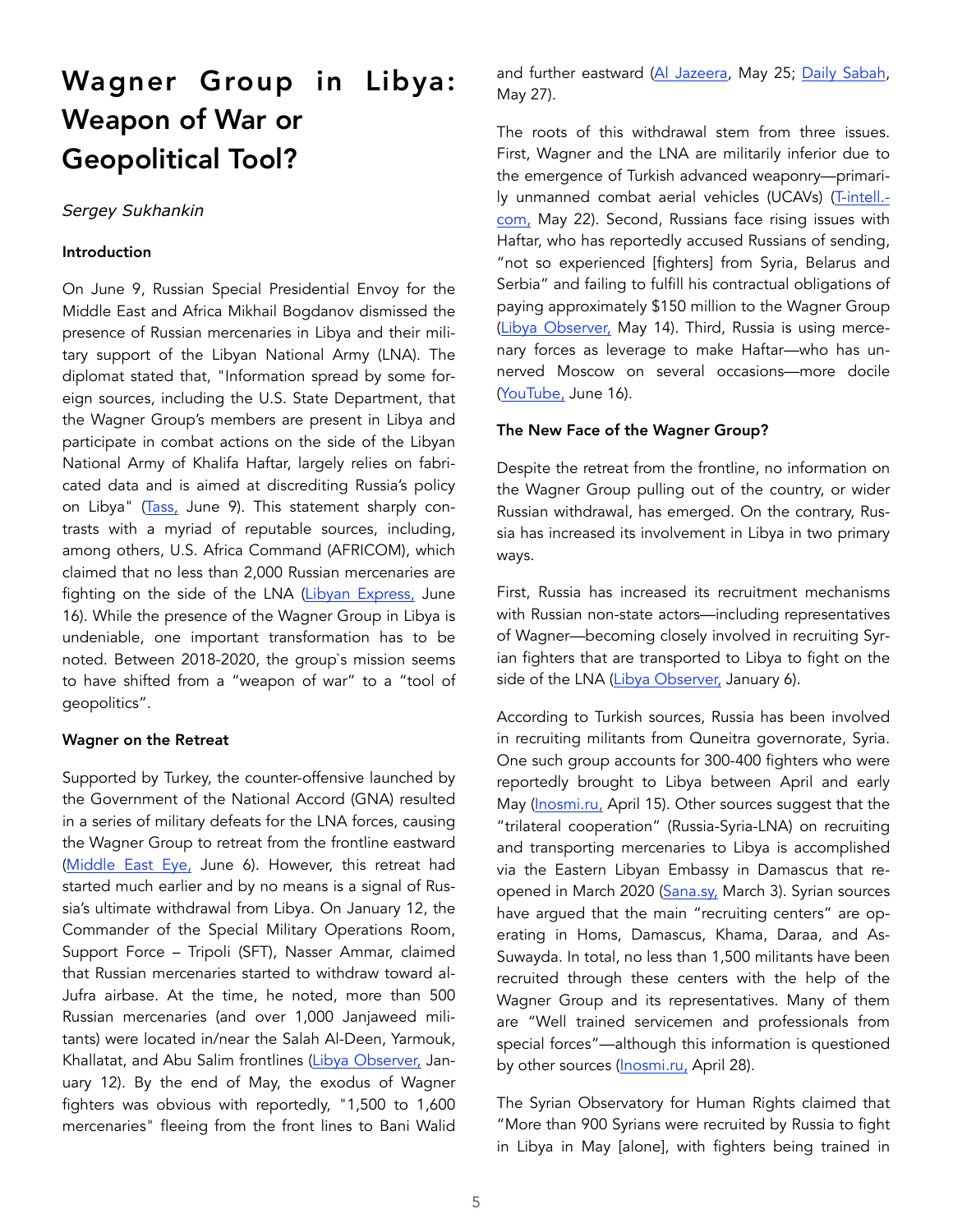Homs before going to Libya" ([Al Araby,](https://english.alaraby.co.uk/english/news/2020/6/7/russia-hired-syrians-to-fight-in-libya-sources-say) June 7). Interestingly, some sources have gone even further, arguing that the recruitment process in Syria is headed not merely by non-state actors, but Russian officials. Specifically mentioned is Colonel Alexander "the Godfather" Zorin, who in 2016 served as the Russian defense ministry's envoy to the Geneva-based task force on cessation of hostilities in Syria. Zorin acquired fame in Syria by taking part in some "peace-building" missions in Ghou-ta, Daraa, and Quneitra ([Ria.ru,](https://ria.ru/20170614/1496477123.html) June 14, 2017). An unnamed Russian source has claimed that Zorin arrived in southern Syria in April on a recruiting mission, where he held talks with a number of militant factions, some of whom declared a willingness to fight in Libya (Foreign [Policy,](https://foreignpolicy.com/2020/05/05/libya-civil-conflict-syrian-mercenaries-turkey-russia-gna-haftar/) May 5).

Second, Russia is expanding its covert military-technical cooperation with the LNA by sending (via Syria) at least 14 MiG-29s and several Su-24s, whose images were captured by USAFRICOM (Africom.mil, June 18). This transfer has been challenged by Russian sources that dispute the number of fighter jets in May [\(Nvo.ng.ru,](https://nvo.ng.ru/nvo/2020-06-05/1_1095_mig29.html) June 5). For now, however, there is no record proving these fighter jets have performed any military missions.

## Conclusion

By expanding its control to the realm of recruitment and intensifying military-technical cooperation, Russia has profoundly increased its role in the LNA`s combat capability. This, along with manipulations by Wagner mercenaries (arguably, the most capable part of the LNA forces), allows Moscow to exert pressure on the LNA leadership by becoming the *de facto* power behind the LNA forces. As argued by Kirill Semenov, "[I]n case of necessity, military contractors will likely be ordered to withdraw from the front to make him [Haftar] more cooperative" [\(Al-Monitor,](https://www.al-monitor.com/pulse/originals/2020/05/russia-pull-support-hifter-libya-gna-army-aguila-saleh-issa.html) May13). Indeed, it is legitimate to say that the Wagner Group has become a tool, allowing "Moscow to have a say in the Libyan conflict" (Libya [Observer,](https://www.libyaobserver.ly/news/two-russian-firms-join-wagner-group-supplying-haftar-mercenaries) January 6).

*Dr. Sergey Sukhankin is a Fellow at the Jamestown Foundation, and an Advisor at Gulf State Analytics (Washington, D.C.). He received his PhD in Contemporary Political and Social History from the Autonomous University of Barcelona. His areas of interest include Kaliningrad and the Baltic Sea region, Russian information and cyber security, A2/AD and its interpretation in Russia, the Arctic region, and the development of Russian private military companies since the outbreak of the Syrian Civil War.* 

# Could Russia Lose the Syrian Arab Army to Iran or General Maher al-Assad?

# *Can Kasapoglu*

The security apparatus remains the key pillar of political power in the contemporary Arab state system. Whatever the post-war outlook of Syria will look like, its fabric will not change overnight. In one way or another, the Syrian military and intelligence community will remain the kingmaker in the aftermath of the war.

Russia will have to compete with Iran, as well as the ruling clan's thuggish 'shogun,' General Maher al-Assad, to shape the Syrian Arab Armed Forces' future, and thus, the country's future.

# Syria's Military Bipolarity

The Syrian Arab Army (SAA), Hafez al-Assad's carefully designed sectarian war machine, has been systematically exposed to two main military vectors over the last decade. First, there is the Iranian clout. While the Western strategic community focuses on Salafi-jihadist extremism in Syria, another type of jihadism has arisen. Brokered by the Iranian Quds Forces, Shia jihadism mounting in the Levant, attracting fighters from a broad landscape ranging from Lebanese Hezbollah and Iraqi militiamen to the Fatimiyoun and Zeinebioun brigades from Afghanistan and Pakistan [\(Al Arabiya,](https://english.alarabiya.net/en/views/news/middle-east/2018/09/20/For-Greater-Iran-Afghan-Pakistani-fighters-give-their-lives-in-Syria) September 20, 2018. [1] The impact of Shia jihadism, coupled with the Iranian influence over Syria's homegrown militias, turned the Baath regime's paramilitary network, the National Defense Forces (NDF), into a shadow army. The NDF outweighs the SAA in available manpower and average wages. [2]

Second, there is the Russian school, which has dominated Syria for decades. After all, during the Cold War, out of the Egyptian, Iraqi, and Syrian militaries, it was the SAA which most closely resembled the Soviet doctrines and operational art. [3]

Nevertheless, some telltale indicators highlight the limits of the Kremlin's control over today's Syrian military. The SAA suffers from fragmentation and shortcomings in combat capabilities. The Russians, in a micro-managing fashion, invested in their favorite Syrian units, helping them digest advanced concepts of operations. Back in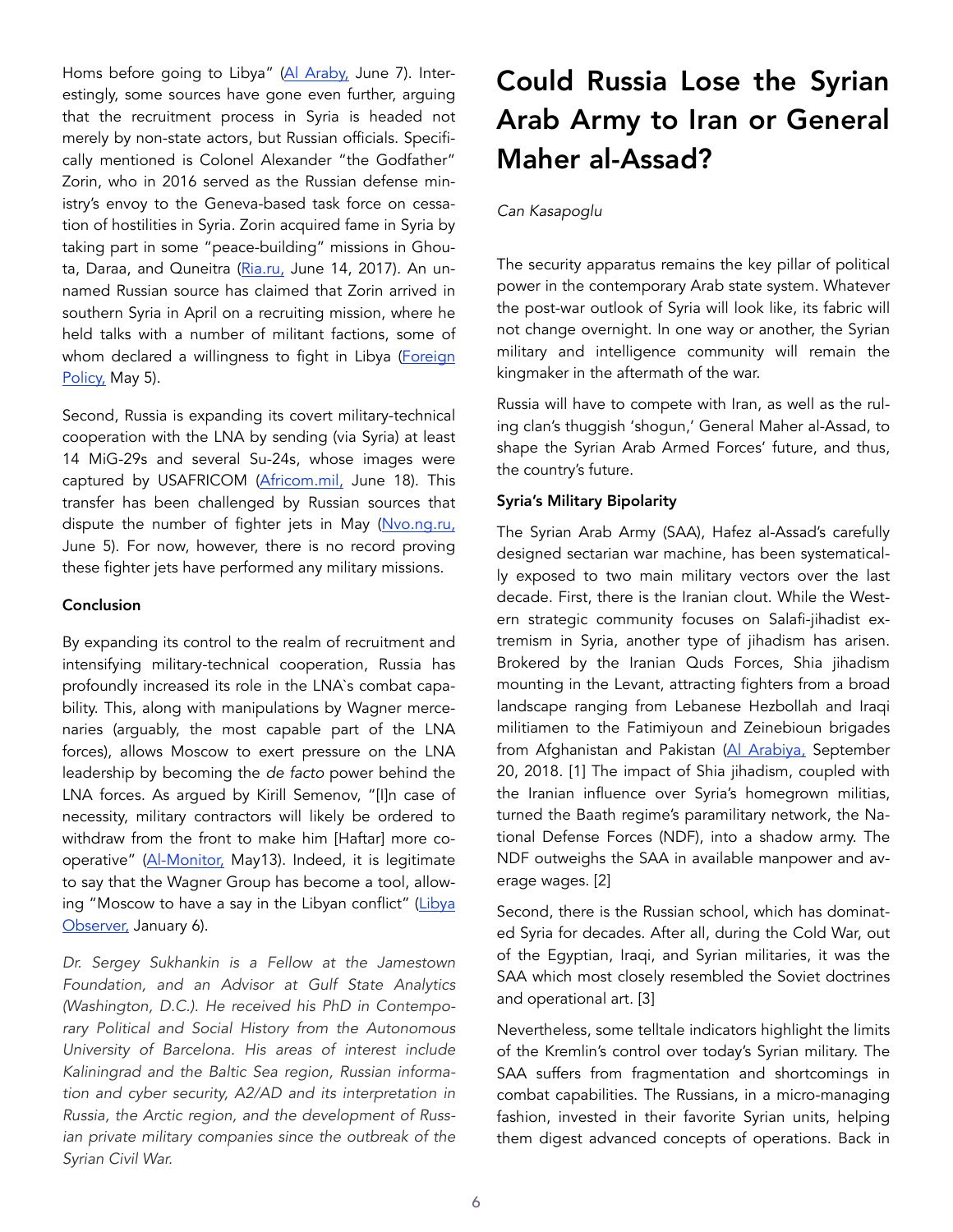August 2017, for example, paratroopers from General Suheil al-Hassan's then so-called Tiger Forces—at present the 25th Division—conducted an airborne operation about 120 kilometers west of Deir ez-Zor. The assault was planned by Russian military advisors and supported by Russian Ka-52 gunships [\(TASS,](https://tass.com/defense/960294) August 14, 2017). Although one can spot a number of advanced operational glimpses, like the Tiger Forces' airborne blitz, Russia fell short of extending such capabilities to the entire Syrian Armed Forces. For example, unlike the Serbians in the 1990s, the Syrian air defense units could not grasp shoot-and-scoop concepts—the tactic of firing artillerary at a target and immediately moving to avoid counter-battery fire—and radar management for operating mobile Pantsir systems effectively. This shortcoming inevitably led to a large number of losses against Israeli and Turkish drone attacks (Al Masdar News, January 30; Yeni Ş[afak,](https://www.yenisafak.com/dunya/tsk-bir-pantsir-daha-vurdu-sihalar-rus-yapimi-hava-savunma-sistemini-dagi) March 4).

Besides, the militia formations established by the Lebanese Hezbollah and the Iranian Quds' Forces act like an almost independent entity [\(Al-Monitor,](https://www.al-monitor.com/pulse/originals/2020/04/russia-syria-militias-iran.html%22%20%5Cl%20%22ixzz6PIP5IW6X) April 22). To address the paramilitaries problem, some Russian experts proposed reviving the corps of the Syrian Arab Army and turning them into 'territorial commands' resembling military districts of the Russian principal to bring all fighters under unitary oversight [\(Russian In](https://russiancouncil.ru/en/analytics-and-comments/analytics/assad-s-ar)[ternational Affairs Council,](https://russiancouncil.ru/en/analytics-and-comments/analytics/assad-s-ar) March 13, 2018). Thus far, Moscow has not accomplished this aspirant change.

Lastly, absence of a 'Syrian security belt' around the Hmeimim base remains the most telling evidence showcasing the failure of Russian forces in building control over the whole Syrian defense apparatus. The base is surrounded by an exclusion zone around its perimeters supported with Russian check-points. Some writings have even claimed that pro-regime militias were attempting false flag attacks on the Russian contingent ([Al-Monitor,](https://www.al-monitor.com/pulse/originals/2020/04/russia-syria-militias-iran.html%22%20%5Cl%20%22ixzz6PIP5IW6X) April 22).

## Russia Versus Maher al-Assad: Meet the Syrian 4th Armored Division

Maher al-Assad's power within the SAA remains yet another setback that disrupts the Kremlin's security sector reform plans. Maher, Bashar's younger brother, commands the praetorian 4th Armored Division, a special unit predominantly manned by the Alawite sect from which the Assad clan hails. According to Russian assessments, Maher looms large as the only one in the Baath regime's *nomenklatura* who can impose his views on Bashar. Back in 2016, sensationally, speculation emerged claiming that General Maher al-Assad was

preparing for a Tehran-backed coup in Damascus. The referred Russian writings openly portray him as "one of the key conduits of the Iranian interests in the Syrian leadership" [\(Russian International Affairs Council,](https://russiancouncil.ru/en/analytics-and-comments/analytics/who-controls-syria-the-al-assad-family-the-inner-circle-and-the-tycoons/) February 12, 2018).

At the time of writing, Maher al-Assad's confrontations with the Russians surfaced tangibly in the lucrative 'check-point business.' According to the Syrian Observatory for Human Rights, Russia ordered all armed groups affiliated with the 4th Armored Division to withdraw from the checkpoints across Syria. Maher failed to comply with these demands and ordered his men to keep the checkpoints as usual ([SOHR,](https://www.syriahr.com/en/?p=169648) June 13).

The 4th Armored Division and Maher al-Assad, both recently sanctioned under the recent Caesar Syria Civilian Protection Act, oversees a substantial portion of Syria's war economy through smuggling networks, militias, checkpoints, and convoy security, as well as scrap trade through shady 'businessman' like Muhammed Hamsho (U.S. Department of State, June 17). The 4<sup>th</sup> Armored Division's security bureau, headed by General Ghassan Bilal, controls affiliated political, business, and paramilitary circles. Although the unit has its garrison headquarters in the capital Damascus, the security bureau established branches in broader Syria, including the ones overseeing the Tartus and Latakia ports, as well as major population centers like Aleppo, Masyaf, and Homs. Ghassan Bilal has been comrade-in-arms with Maher al-Assad since their days in the military academy together back in the late 1980s. They were both trained by Hafez al-Assad's favorite and eldest son, and once heir, Basel al-Assad, who passed away in 1994. While the Russians tried to discharge General Bilal Ghassan in 2019, Maher prevented it [\(Aldassouky,](https://cadmus) January 24).

Overall, the 4th Armored Division is more than a maneuver unit. Based on the Baath regime's political-military characteristics, it is the organized manifestation of Maher al-Assad's dominance across the country through military might. Moscow's plans of building a centralized, regular doctrinal order of battle for the SAA and organizing a 'normal' armed force with no organic ties to tycoons and black-market businesses would be tantamount to curbing Maher's privileged power position, something that he cannot settle for.

## What Next?

Russia can secure its strategic interests in Syria only through ensuring Damascus' monopoly of power in a Weberian sense. In the meantime, Iran's favorable end-